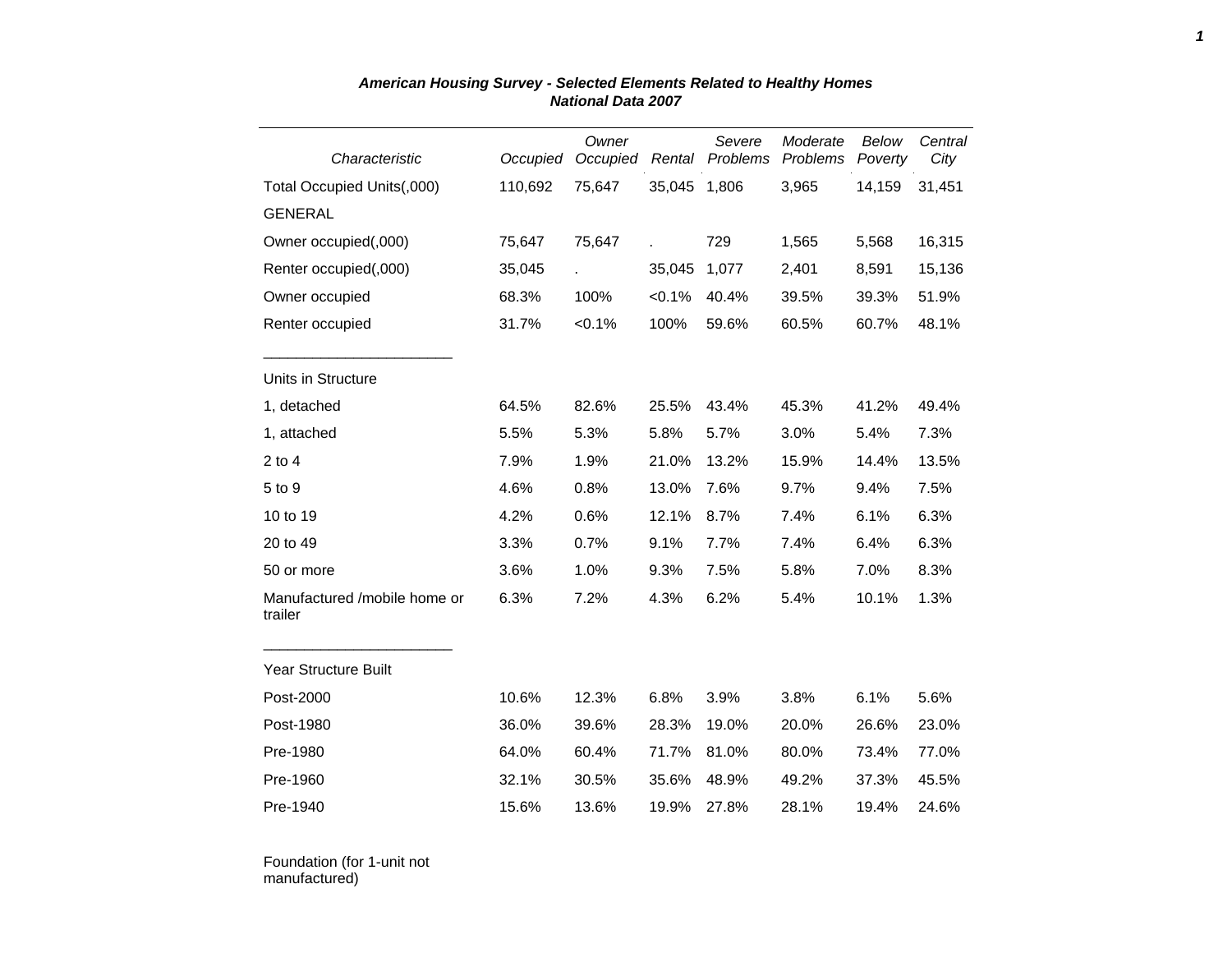| Characteristic                                              | Occupied | Owner<br>Occupied | Rental | Severe<br>Problems | Moderate<br>Problems | Below<br>Poverty | Central<br>City |
|-------------------------------------------------------------|----------|-------------------|--------|--------------------|----------------------|------------------|-----------------|
|                                                             | 77,517   | 66,554            | 10,963 | 887                | 1,916                | 6,602            | 17,830          |
| 1-Unit not manufactured(,000)                               |          |                   |        |                    |                      |                  |                 |
| With a basement under all of<br>house                       | 33.1%    | 34.6%             | 24.1%  | 31.3%              | 15.8%                | 26.9%            | 32.8%           |
| With a basement under part of<br>house                      | 10.7%    | 11.3%             | 7.1%   | 10.7%              | 10.4%                | 8.1%             | 8.1%            |
| With a crawl space                                          | 23.3%    | 22.5%             | 28.8%  | 30.9%              | 48.5%                | 29.7%            | 22.0%           |
| On a concrete slab                                          | 31.5%    | 30.4%             | 38.1%  | 24.2%              | 20.6%                | 32.7%            | 35.9%           |
| In some other way                                           | 1.4%     | 1.3%              | 2.0%   | 3.0%               | 4.7%                 | 2.7%             | 1.2%            |
| <b>EXTERIOR</b><br><b>External Building Conditions (non</b> |          |                   |        |                    |                      |                  |                 |
| multiunit)                                                  |          |                   |        |                    |                      |                  |                 |
| Sagging roof                                                | 2.3%     | 1.9%              | 4.5%   | 8.4%               | 14.2%                | 5.1%             | 2.7%            |
| Missing roofing material                                    | 4.7%     | 4.4%              | 6.4%   | 11.3%              | 15.9%                | 7.7%             | 5.1%            |
| Hole in roof                                                | 1.6%     | 1.3%              | 3.4%   | 10.9%              | 12.5%                | 3.4%             | 2.1%            |
| Missing bricks, siding, other<br>outside wall material      | 2.6%     | 2.1%              | 5.2%   | 12.9%              | 13.3%                | 5.6%             | 3.0%            |
| Sloping outside walls                                       | 1.4%     | 1.1%              | 3.6%   | 8.5%               | 9.0%                 | 3.1%             | 1.7%            |
| Boarded up windows                                          | 1.0%     | 0.8%              | 2.2%   | 5.6%               | 5.7%                 | 3.1%             | 1.5%            |
| Broken windows                                              | 3.6%     | 2.9%              | 7.5%   | 15.5%              | 15.4%                | 7.8%             | 4.3%            |
| Bars on windows                                             | 3.7%     | 3.4%              | 5.0%   | 6.4%               | 9.1%                 | 6.5%             | 10.2%           |
| Foundation crumbling or has open                            | 2.6%     | 2.2%              | 4.9%   | 8.7%               | 12.8%                | 4.3%             | 3.4%            |

None of the above 82.5% 84.0% 74.1% 61.9% 53.3% 72.0% 75.0% None of the above(excluding bars) 85.3% 86.7% 77.4% 66.6% 57.2% 76.4% 82.8%

2.6% 2.2% 4.9% 8.7% 12.8% 4.3% 3.4%

10.4% 10.9% 9.2% 19.0% 28.1% 9.8% 10.8%

crack or hole

Months

structure

Water Leakage During Last 12

With leakage from outside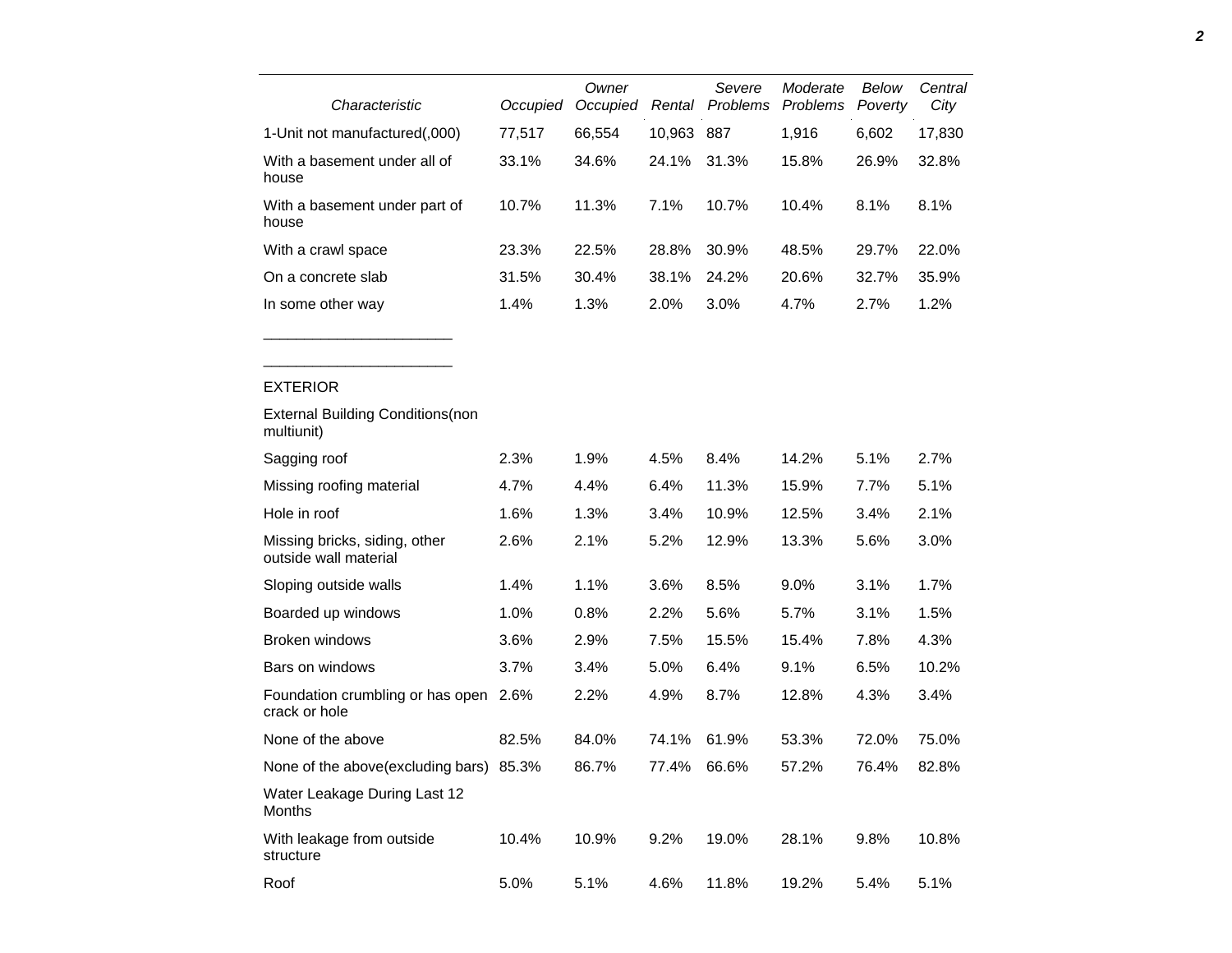| Characteristic                                          | Occupied | Owner<br>Occupied |       | Severe<br>Rental Problems | Moderate<br><b>Problems</b> | Below<br>Poverty | Central<br>City |  |
|---------------------------------------------------------|----------|-------------------|-------|---------------------------|-----------------------------|------------------|-----------------|--|
| <b>Basement</b> leak                                    | 3.8%     | 4.6%              | 1.9%  | 4.4%                      | 7.3%                        | 2.3%             | 3.6%            |  |
| Walls, closed windows, or doors<br>leak                 | 1.8%     | 1.5%              | 2.5%  | 6.2%                      | 7.4%                        | 2.2%             | 2.2%            |  |
| Other or Unknown exterior Leak                          | 1.1%     | 1.1%              | 1.3%  | 1.9%                      | 3.3%                        | 1.1%             | 1.4%            |  |
| <b>INTERIOR</b>                                         |          |                   |       |                           |                             |                  |                 |  |
| Damage                                                  |          |                   |       |                           |                             |                  |                 |  |
| Holes in floors                                         | 1.0%     | 0.6%              | 1.7%  | 8.7%                      | 9.7%                        | 2.7%             | 1.4%            |  |
| Open cracks or holes                                    | 4.8%     | 3.7%              | 7.2%  | 19.1%                     | 31.3%                       | 8.0%             | 6.4%            |  |
| Broken plaster or peeling paint                         | 2.0%     | 1.4%              | 3.2%  | 10.4%                     | 19.3%                       | 3.7%             | 3.1%            |  |
| Water Leakage During Last 12<br>Months                  |          |                   |       |                           |                             |                  |                 |  |
| With leakage from inside structure                      | 8.0%     | 6.7%              | 10.8% | 17.6%                     | 25.5%                       | 10.2%            | 9.1%            |  |
| Fixtures backed up or overflowed                        | 2.2%     | 1.8%              | 3.0%  | 5.1%                      | 8.9%                        | 3.0%             | 2.6%            |  |
| Pipes leaked                                            | 3.6%     | 2.9%              | 5.1%  | 10.0%                     | 13.4%                       | 5.0%             | 4.0%            |  |
| Broken water heater                                     | 0.8%     | 0.8%              | 0.9%  | 1.3%                      | 2.4%                        | 0.8%             | 0.7%            |  |
| Other or Unknown                                        | 2.1%     | 1.7%              | 3.0%  | 5.0%                      | 8.3%                        | 2.5%             | 2.7%            |  |
|                                                         |          |                   |       |                           |                             |                  |                 |  |
| Rodents                                                 |          |                   |       |                           |                             |                  |                 |  |
| Signs of rats in last 3 mon.                            | 0.7%     | 0.6%              | 1.1%  | 5.4%                      | 3.7%                        | 1.6%             | 1.2%            |  |
| Signs of mice in last 3 mon.                            | 5.5%     | 5.3%              | 6.0%  | 12.8%                     | 12.5%                       | 8.2%             | 5.6%            |  |
| Signs of rodents, not sure which<br>kind in last 3 mon. | 0.4%     | 0.3%              | 0.7%  | 3.0%                      | 1.5%                        | 0.7%             | 0.7%            |  |

*3*

\_\_\_\_\_\_\_\_\_\_\_\_\_\_\_\_\_\_\_\_\_\_\_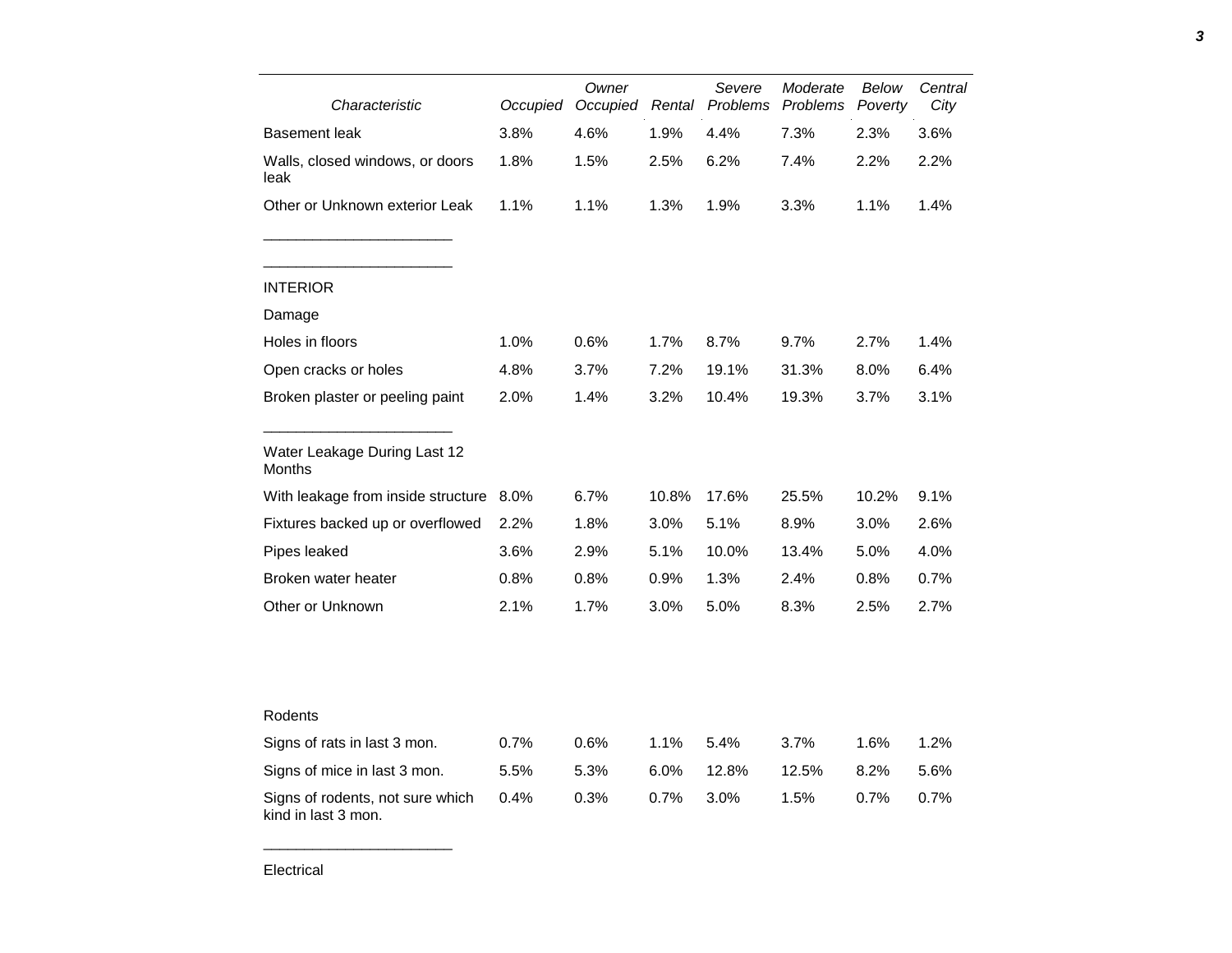| Characteristic                                            | Occupied  | Owner<br>Occupied | Rental    | Severe<br>Problems | Moderate<br>Problems | Below<br>Poverty | Central<br>City |
|-----------------------------------------------------------|-----------|-------------------|-----------|--------------------|----------------------|------------------|-----------------|
| No electrical wiring                                      | $< 0.1\%$ | 0.1%              | $< 0.1\%$ | 2.4%               | < 0.1%               | 0.1%             | $< 0.1\%$       |
| <b>Exposed wiring</b>                                     | 1.0%      | 0.8%              | 1.4%      | 3.0%               | 1.9%                 | 1.5%             | 1.2%            |
| Rooms without electric outlets                            | 1.3%      | 1.1%              | 1.8%      | 7.8%               | 3.1%                 | 2.4%             | 1.6%            |
| Fuses/breakers blown in last 3<br>mon.                    | 9.2%      | 9.2%              | 9.2%      | 15.1%              | 15.9%                | 7.8%             | 9.7%            |
| Sanitation                                                |           |                   |           |                    |                      |                  |                 |
| Lacking complete kitchen facilities                       | 1.6%      | 0.4%              | 4.1%      | 8.9%               | 39.4%                | 3.6%             | 2.8%            |
| Lacking some or all plumbing<br>facilities                | 1.1%      | 0.7%              | 2.0%      | 69.7%              | < 0.1%               | 2.4%             | 1.7%            |
| Water not safe to drink                                   | 8.1%      | 6.5%              | 11.6%     | 15.0%              | 13.8%                | 11.5%            | 10.0%           |
| Water stoppage in last 3 mon.                             | 3.4%      | 2.9%              | 4.7%      | 8.9%               | 6.3%                 | 3.9%             | 3.4%            |
| No flush toilets working some time<br>in last 3 mon.      | 2.0%      | 1.1%              | 3.9%      | 7.4%               | 9.9%                 | 4.1%             | 2.6%            |
| With sewage disposal breakdowns 1.3%<br>in last 3 mon.    |           | 1.1%              | 1.7%      | 3.9%               | 3.9%                 | 1.7%             | 1.5%            |
| Septic tank, cesspool, chemical<br>toilet                 | 20.0%     | 25.8%             | 7.6%      | 15.1%              | 17.6%                | 14.7%            | 1.2%            |
| With septic tank or cesspool<br>breakdowns in last 3 mon. | 0.3%      | 0.3%              | 0.2%      | 1.3%               | 0.3%                 | 0.3%             | $< 0.1\%$       |
| <b>HEATING/FUEL</b>                                       |           |                   |           |                    |                      |                  |                 |
| <b>Main Heating Equipment</b>                             |           |                   |           |                    |                      |                  |                 |
| Warm-air furnace                                          | 62.9%     | 67.4%             | 53.2%     | 44.3%              | 39.7%                | 56.3%            | 60.5%           |
| Steam or hot water system                                 | 11.5%     | 9.9%              | 15.0%     | 21.9%              | 11.2%                | 12.8%            | 16.5%           |
| Electric heat pump                                        | 11.7%     | 12.6%             | 9.8%      | 7.3%               | 4.5%                 | 8.5%             | 8.5%            |
| Built-in electric units                                   | 4.3%      | 2.8%              | 7.6%      | 5.2%               | 5.1%                 | 6.4%             | 3.8%            |
| Floor, wall, or other built-in hot air<br>without ducts   | 4.5%      | 2.7%              | 8.4%      | 7.8%               | 4.9%                 | 6.7%             | 6.4%            |
| Room heaters with flue                                    | 1.0%      | 0.9%              | 1.3%      | 2.0%               | 1.4%                 | 1.9%             | 0.7%            |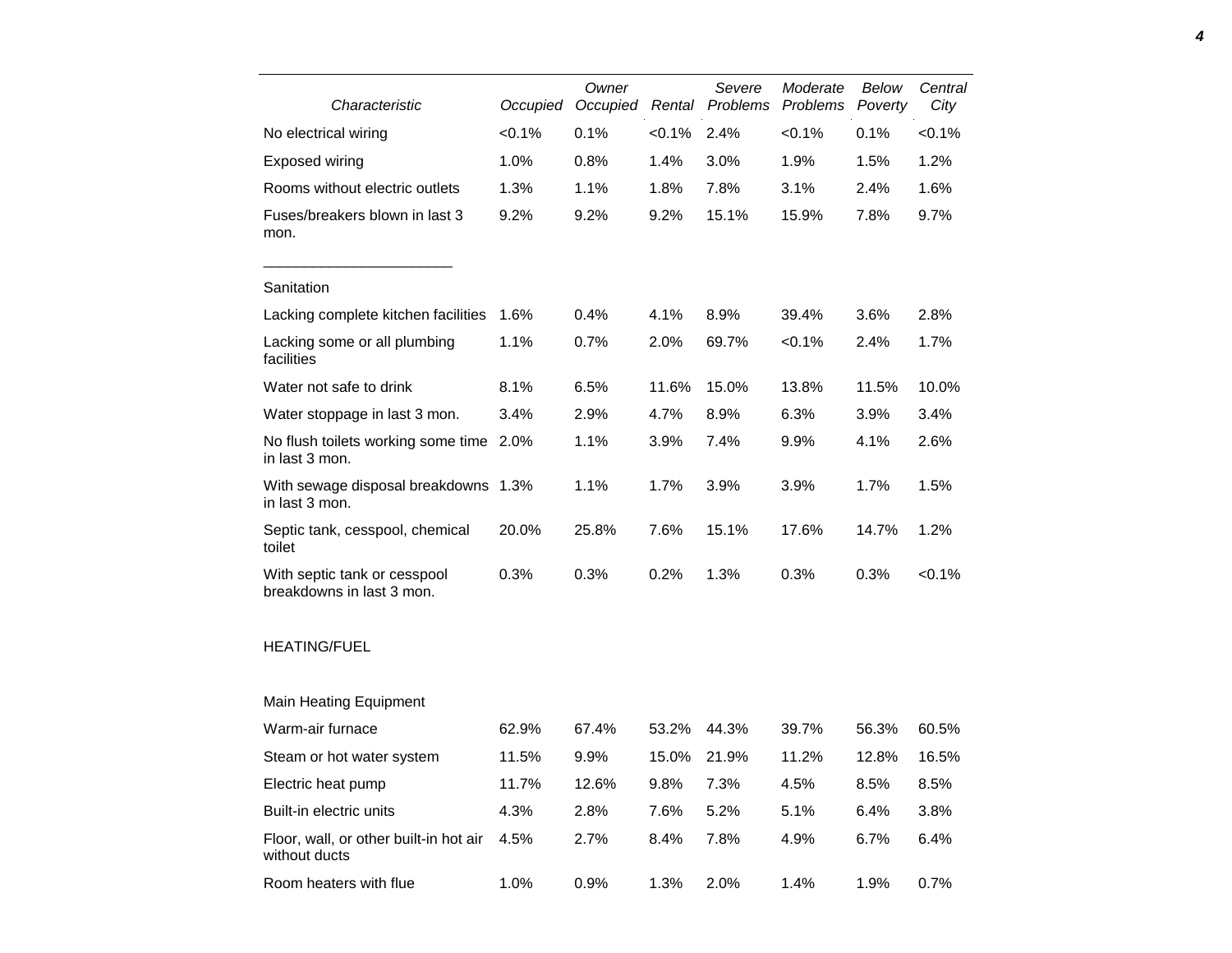| Characteristic                                              | Occupied | Owner<br>Occupied | Rental    | Severe<br>Problems | Moderate<br>Problems | Below<br>Poverty | Central<br>City |
|-------------------------------------------------------------|----------|-------------------|-----------|--------------------|----------------------|------------------|-----------------|
| Room heaters without flue                                   | 1.1%     | 1.0%              | 1.3%      | 2.8%               | 28.7%                | 2.5%             | 0.9%            |
| Portable electric heaters                                   | 0.9%     | 0.6%              | 1.7%      | 3.6%               | 2.6%                 | 1.8%             | 1.3%            |
| <b>Stoves</b>                                               | 0.9%     | 1.0%              | 0.4%      | 3.3%               | 0.7%                 | 1.1%             | $< 0.1\%$       |
| Fireplace with inserts                                      | 0.1%     | 0.2%              | 0.1%      | 0.1%               | 0.1%                 | 0.1%             | 0.1%            |
| Fireplace without inserts                                   | < 0.1%   | 0.1%              | $< 0.1\%$ | 0.2%               | 0.1%                 | < 0.1%           | < 0.1%          |
| Other                                                       | 0.4%     | 0.4%              | 0.5%      | 0.4%               | 0.4%                 | 0.9%             | 0.5%            |
| No heating equipment                                        | 0.4%     | 0.3%              | 0.7%      | 0.5%               | 0.6%                 | 0.7%             | 0.7%            |
| Cooking stove                                               | 0.1%     | < 0.1%            | 0.2%      | 0.6%               | 0.1%                 | 0.2%             | 0.2%            |
| <b>Water Heating Fuel</b>                                   |          |                   |           |                    |                      |                  |                 |
| Electricity                                                 | 40.0%    | 37.9%             | 44.5%     | 35.9%              | 39.9%                | 45.9%            | 29.6%           |
| Gas, LP/bottled gas                                         | 55.2%    | 57.5%             | 50.1%     | 53.7%              | 55.7%                | 49.5%            | 64.4%           |
| Fuel oil                                                    | 4.5%     | 4.2%              | 5.2%      | 9.3%               | 4.2%                 | 4.5%             | 5.7%            |
| Kerosene or other liquid fuel                               | < 0.1%   | $< 0.1\%$         | < 0.1%    | 0.2%               | 0.1%                 | $< 0.1\%$        | $< 0.1\%$       |
| Other                                                       | 0.3%     | 0.3%              | 0.1%      | 0.9%               | 0.1%                 | 0.1%             | 0.2%            |
| Clothes Dryer(,000)                                         | 88,506   | 71,443            | 17,063    | 912                | 2,265                | 8,133            | 20,153          |
| Have Clothes Dryer                                          | 80.0%    | 94.4%             | 48.7%     | 50.5%              | 57.1%                | 57.4%            | 64.1%           |
| Electricity                                                 | 77.1%    | 75.0%             | 85.9%     | 75.6%              | 84.3%                | 83.3%            | 73.4%           |
| Gas, LP gas (liquid propane)                                | 22.8%    | 24.9%             | 14.1%     | 24.1%              | 15.7%                | 16.6%            | 26.6%           |
| Other                                                       | < 0.1%   | < 0.1%            | 0.1%      | 0.3%               | < 0.1%               | $< 0.1\%$        | < 0.1%          |
| <b>Heating Problems</b>                                     |          |                   |           |                    |                      |                  |                 |
| Uncomfortably cold for 24 hours or 8.8%<br>more last winter |          | 7.6%              | 11.7%     | 40.0%              | 18.9%                | 13.4%            | 9.5%            |
| Heating equipment breakdowns                                | 2.4%     | 2.0%              | 3.3%      | 29.6%              | 3.5%                 | 3.8%             | 3.1%            |
| Other causes                                                | 5.9%     | 5.5%              | 7.0%      | 11.4%              | 13.9%                | 8.4%             | 5.8%            |
| Utility interruption                                        | 2.4%     | 2.8%              | 1.7%      | 2.3%               | 2.4%                 | 1.9%             | 1.3%            |
| Inadequate heating capacity                                 | 1.0%     | 0.6%              | 2.0%      | 4.5%               | 4.1%                 | 2.0%             | 1.6%            |
| Inadequate insulation                                       | 0.8%     | 0.5%              | 1.6%      | 2.7%               | 3.8%                 | 2.0%             | 1.1%            |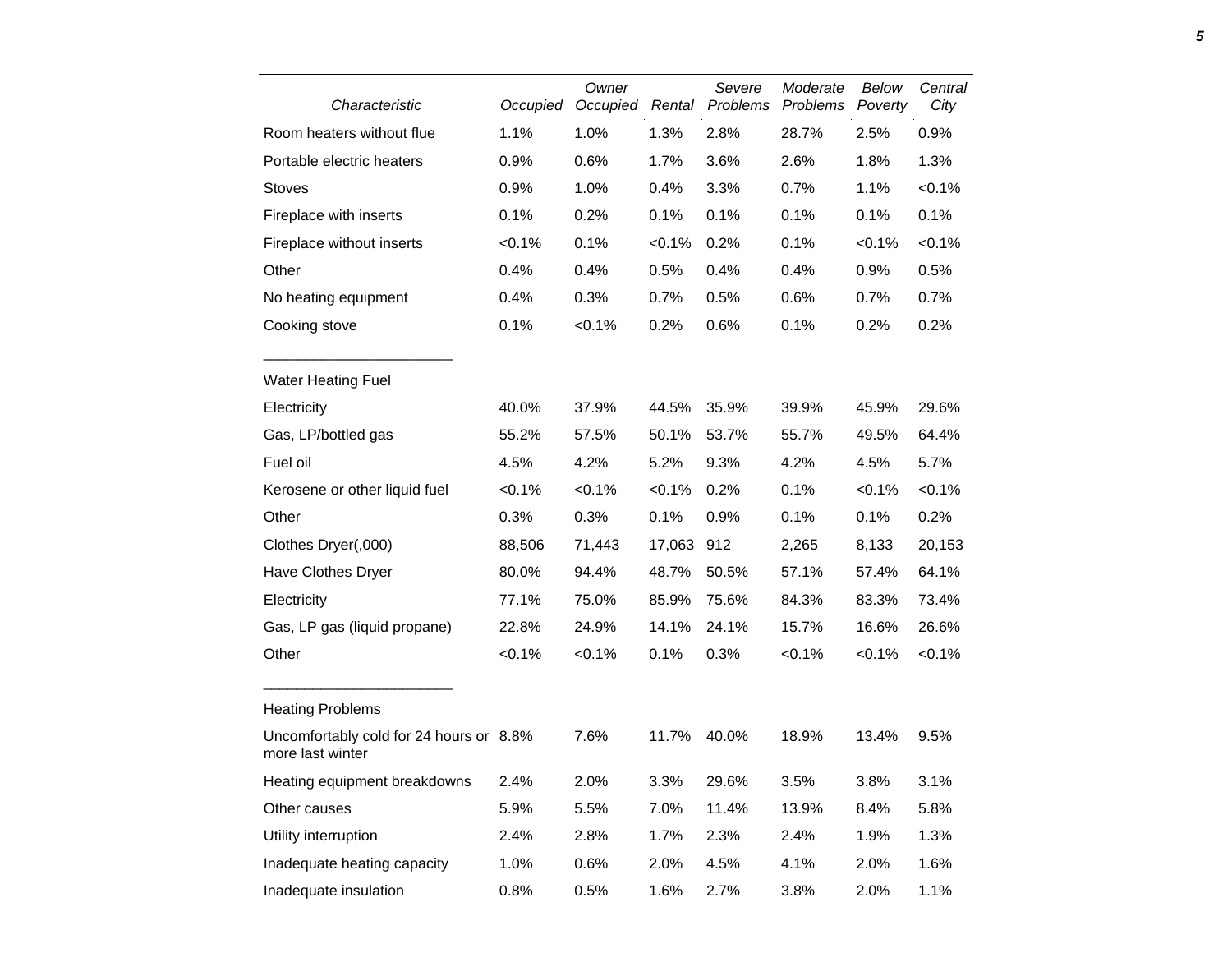| Characteristic                                | Occupied  | Owner<br>Occupied | Rental    | Severe<br>Problems | Moderate<br>Problems | Below<br>Poverty | Central<br>City |
|-----------------------------------------------|-----------|-------------------|-----------|--------------------|----------------------|------------------|-----------------|
| Cost of heating                               | 0.9%      | 0.9%              | 0.8%      | 1.4%               | 2.8%                 | 1.6%             | 1.0%            |
| Other                                         | 1.4%      | 1.1%              | 1.9%      | 3.4%               | 3.7%                 | 2.3%             | 1.3%            |
| <b>SELECTED PHYSICAL</b><br><b>PROBLEMS</b>   |           |                   |           |                    |                      |                  |                 |
| Severe Physical Problems(,000)                | 1,806     | 729               | 1,077     | 1,806              |                      | 469              | 755             |
| Severe physical problems                      | 1.6%      | 1.0%              | 3.1%      | 100%               |                      | 3.3%             | 2.4%            |
| Plumbing                                      | 1.1%      | 0.7%              | 2.0%      | 69.7%              |                      | 2.3%             | 1.7%            |
| Heating                                       | 0.4%      | 0.2%              | 0.9%      | 25.6%              |                      | 0.8%             | 0.6%            |
| Electric                                      | $< 0.1\%$ | 0.1%              | $< 0.1\%$ | 2.7%               |                      | 0.1%             | $< 0.1\%$       |
| Hallways                                      | $< 0.1\%$ | $< 0.1\%$         | $< 0.1\%$ | $< 0.1\%$          | ÷.                   | $< 0.1\%$        | $< 0.1\%$       |
| Upkeep                                        | 0.1%      | $< 0.1\%$         | 0.2%      | 4.3%               |                      | 0.3%             | 0.1%            |
| Moderate Physical Problems(,000)              | 3,965     | 1,565             | 2,401     | l.                 | 3,965                | 1,081            | 1,549           |
| Moderate physical problems                    | 3.6%      | 2.1%              | 6.9%      | l.                 | 100%                 | 7.6%             | 4.9%            |
| Plumbing                                      | 0.2%      | 0.1%              | 0.3%      |                    | 4.7%                 | 0.3%             | 0.2%            |
| Heating                                       | 1.0%      | 1.0%              | 1.2%      |                    | 28.7%                | 2.3%             | 0.8%            |
| Upkeep                                        | 1.4%      | 0.3%              | 3.7%      |                    | 39.4%                | 3.0%             | 2.5%            |
| Hallways                                      | $< 0.1\%$ | $< 0.1\%$         | $< 0.1\%$ | l.                 | $< 0.1\%$            | $< 0.1\%$        | $< 0.1\%$       |
| Kitchen                                       | 1.1%      | 0.7%              | 1.9%      |                    | 30.4%                | 2.3%             | 1.5%            |
| <b>OVERALL OPINION OF</b><br><b>STRUCTURE</b> |           |                   |           |                    |                      |                  |                 |
| 1(worst)                                      | 0.5%      | 0.2%              | 1.2%      | 4.2%               | 2.7%                 | 1.7%             | 0.8%            |
| $\overline{c}$                                | 0.3%      | 0.1%              | 0.7%      | 2.0%               | 1.5%                 | 0.5%             | 0.4%            |
| 3                                             | 0.7%      | 0.3%              | 1.4%      | 3.6%               | 3.3%                 | 1.5%             | 1.0%            |
| 4                                             | 1.0%      | 0.6%              | 2.0%      | 3.4%               | 4.0%                 | 2.0%             | 1.4%            |
| 5                                             | 5.0%      | 3.2%              | 8.8%      | 11.2%              | 12.5%                | 9.4%             | 6.4%            |
| 6                                             | 5.1%      | 3.5%              | 8.3%      | 8.4%               | 8.9%                 | 6.8%             | 6.6%            |